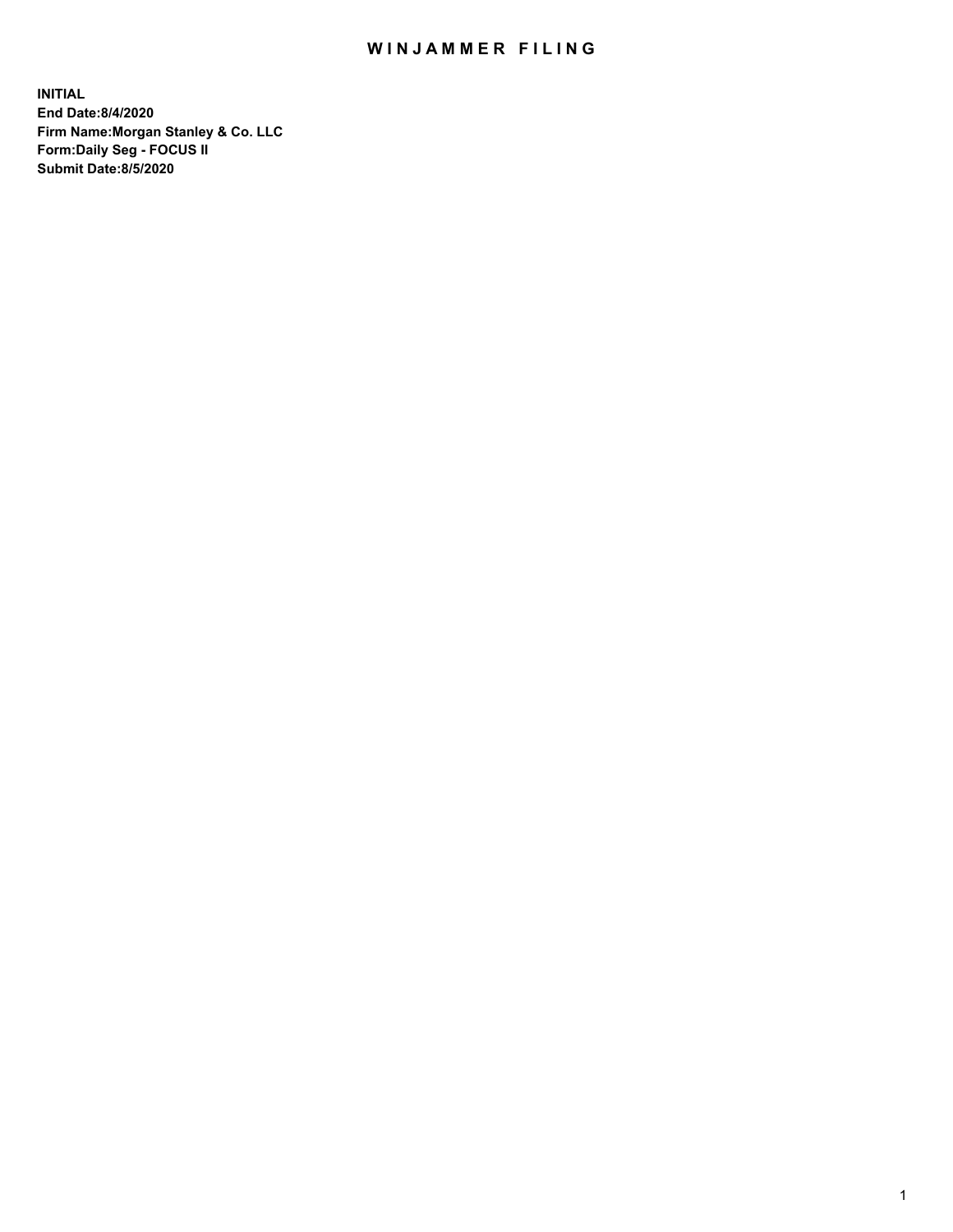**INITIAL End Date:8/4/2020 Firm Name:Morgan Stanley & Co. LLC Form:Daily Seg - FOCUS II Submit Date:8/5/2020 Daily Segregation - Cover Page**

| Name of Company                                                                                                                                                                                                                                                                                                                | Morgan Stanley & Co. LLC                                    |
|--------------------------------------------------------------------------------------------------------------------------------------------------------------------------------------------------------------------------------------------------------------------------------------------------------------------------------|-------------------------------------------------------------|
| <b>Contact Name</b>                                                                                                                                                                                                                                                                                                            | <b>Ikram Shah</b>                                           |
| <b>Contact Phone Number</b>                                                                                                                                                                                                                                                                                                    | 212-276-0963                                                |
| <b>Contact Email Address</b>                                                                                                                                                                                                                                                                                                   | Ikram.shah@morganstanley.com                                |
| FCM's Customer Segregated Funds Residual Interest Target (choose one):<br>a. Minimum dollar amount: ; or<br>b. Minimum percentage of customer segregated funds required:% ; or<br>c. Dollar amount range between: and; or<br>d. Percentage range of customer segregated funds required between: % and %.                       | 235,000,000<br><u>0</u><br>00<br>0 <sub>0</sub>             |
| FCM's Customer Secured Amount Funds Residual Interest Target (choose one):<br>a. Minimum dollar amount: ; or<br>b. Minimum percentage of customer secured funds required:%; or<br>c. Dollar amount range between: and; or<br>d. Percentage range of customer secured funds required between:% and%.                            | 140,000,000<br><u>0</u><br>0 <sub>0</sub><br>0 <sub>0</sub> |
| FCM's Cleared Swaps Customer Collateral Residual Interest Target (choose one):<br>a. Minimum dollar amount: ; or<br>b. Minimum percentage of cleared swaps customer collateral required:% ; or<br>c. Dollar amount range between: and; or<br>d. Percentage range of cleared swaps customer collateral required between:% and%. | 92,000,000<br><u>0</u><br>0 Q<br>0 <sub>0</sub>             |

Attach supporting documents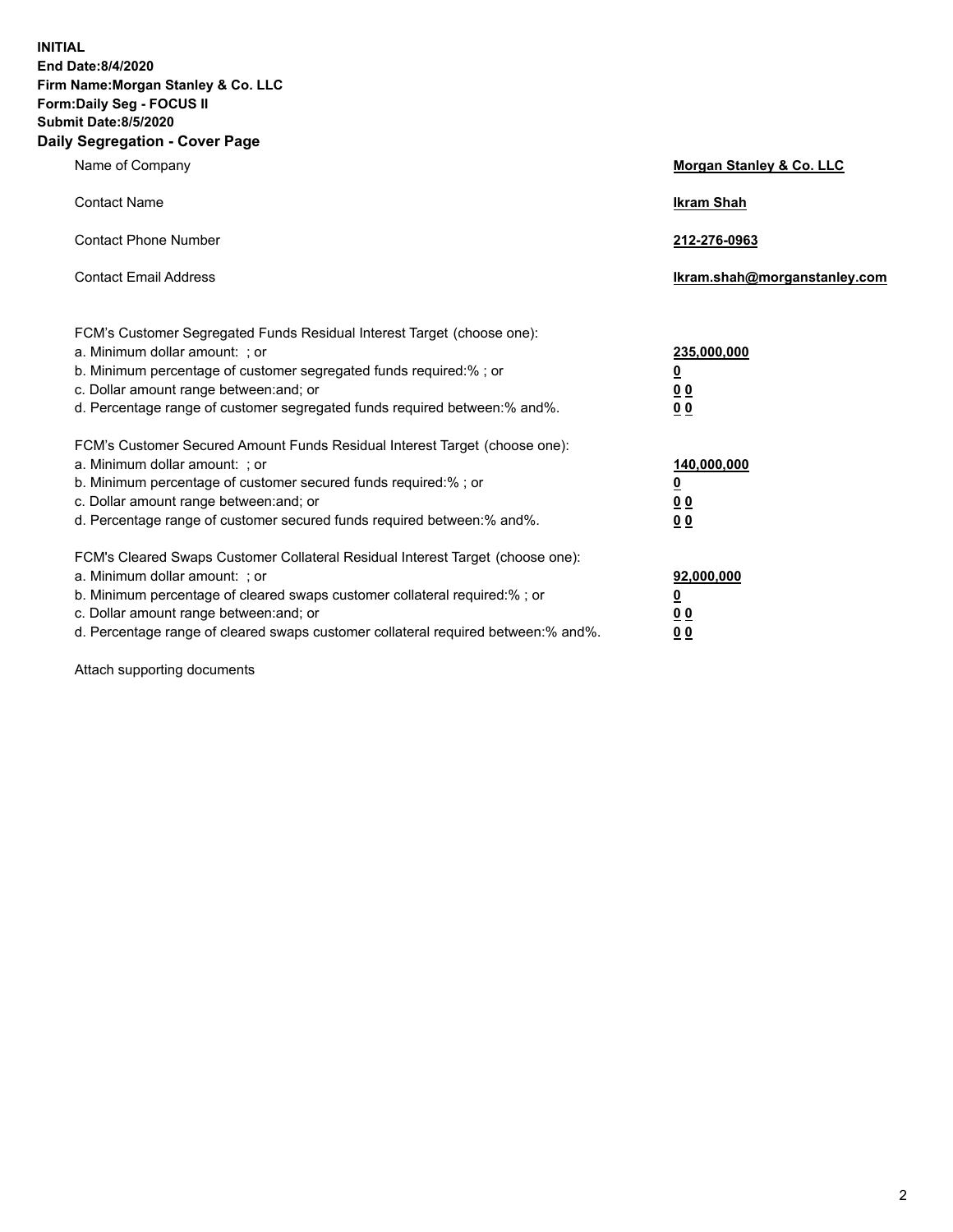|     | <b>INITIAL</b>                                                                              |                                   |
|-----|---------------------------------------------------------------------------------------------|-----------------------------------|
|     | End Date: 8/4/2020                                                                          |                                   |
|     | Firm Name: Morgan Stanley & Co. LLC                                                         |                                   |
|     | Form: Daily Seg - FOCUS II                                                                  |                                   |
|     | <b>Submit Date: 8/5/2020</b>                                                                |                                   |
|     | <b>Daily Segregation - Secured Amounts</b>                                                  |                                   |
|     | Foreign Futures and Foreign Options Secured Amounts                                         |                                   |
|     | Amount required to be set aside pursuant to law, rule or regulation of a foreign            | $0$ [7305]                        |
|     | government or a rule of a self-regulatory organization authorized thereunder                |                                   |
| 1.  | Net ledger balance - Foreign Futures and Foreign Option Trading - All Customers             |                                   |
|     | A. Cash                                                                                     | 4,166,914,681 [7315]              |
|     | B. Securities (at market)                                                                   | 3,114,925,698 [7317]              |
| 2.  | Net unrealized profit (loss) in open futures contracts traded on a foreign board of trade   | 578,337,640 [7325]                |
| 3.  | Exchange traded options                                                                     |                                   |
|     | a. Market value of open option contracts purchased on a foreign board of trade              | 15,493,943 [7335]                 |
|     | b. Market value of open contracts granted (sold) on a foreign board of trade                | -19,874,087 [7337]                |
| 4.  | Net equity (deficit) (add lines 1. 2. and 3.)                                               | 7,855,797,875 [7345]              |
| 5.  | Account liquidating to a deficit and account with a debit balances - gross amount           | 99,905,632 [7351]                 |
|     | Less: amount offset by customer owned securities                                            | -99,042,894 [7352] 862,738 [7354] |
| 6.  | Amount required to be set aside as the secured amount - Net Liquidating Equity              | 7,856,660,613 [7355]              |
|     | Method (add lines 4 and 5)                                                                  |                                   |
| 7.  | Greater of amount required to be set aside pursuant to foreign jurisdiction (above) or line | 7,856,660,613 [7360]              |
|     | 6.                                                                                          |                                   |
|     | FUNDS DEPOSITED IN SEPARATE REGULATION 30.7 ACCOUNTS                                        |                                   |
| 1.  | Cash in banks                                                                               |                                   |
|     | A. Banks located in the United States                                                       | 468,917,696 [7500]                |
|     | B. Other banks qualified under Regulation 30.7                                              | 749,285,207 [7520] 1,218,202,903  |
|     |                                                                                             | [7530]                            |
| 2.  | <b>Securities</b>                                                                           |                                   |
|     | A. In safekeeping with banks located in the United States                                   | 412,443,922 [7540]                |
| 3.  | B. In safekeeping with other banks qualified under Regulation 30.7                          | 0 [7560] 412,443,922 [7570]       |
|     | Equities with registered futures commission merchants<br>A. Cash                            |                                   |
|     | <b>B.</b> Securities                                                                        | 21,119,747 [7580]<br>$0$ [7590]   |
|     | C. Unrealized gain (loss) on open futures contracts                                         | 7,222,999 [7600]                  |
|     | D. Value of long option contracts                                                           | $0$ [7610]                        |
|     | E. Value of short option contracts                                                          | 0 [7615] 28,342,746 [7620]        |
| 4.  | Amounts held by clearing organizations of foreign boards of trade                           |                                   |
|     | A. Cash                                                                                     | $0$ [7640]                        |
|     | <b>B.</b> Securities                                                                        | $0$ [7650]                        |
|     | C. Amount due to (from) clearing organization - daily variation                             | $0$ [7660]                        |
|     | D. Value of long option contracts                                                           | $0$ [7670]                        |
|     | E. Value of short option contracts                                                          | 0 [7675] 0 [7680]                 |
| 5.  | Amounts held by members of foreign boards of trade                                          |                                   |
|     | A. Cash                                                                                     | 3,144,374,724 [7700]              |
|     | <b>B.</b> Securities                                                                        | 2,702,481,776 [7710]              |
|     | C. Unrealized gain (loss) on open futures contracts                                         | 571,114,641 [7720]                |
|     | D. Value of long option contracts                                                           | 15,493,943 [7730]                 |
|     | E. Value of short option contracts                                                          | -19,874,087 [7735] 6,413,590,997  |
|     |                                                                                             | [7740]                            |
| 6.  | Amounts with other depositories designated by a foreign board of trade                      | $0$ [7760]                        |
| 7.  | Segregated funds on hand                                                                    | $0$ [7765]                        |
| 8.  | Total funds in separate section 30.7 accounts                                               | 8,072,580,568 [7770]              |
| 9.  | Excess (deficiency) Set Aside for Secured Amount (subtract line 7 Secured Statement         | 215,919,955 [7380]                |
|     | Page 1 from Line 8)                                                                         |                                   |
| 10. | Management Target Amount for Excess funds in separate section 30.7 accounts                 | 140,000,000 [7780]                |

11. Excess (deficiency) funds in separate 30.7 accounts over (under) Management Target **75,919,955** [7785]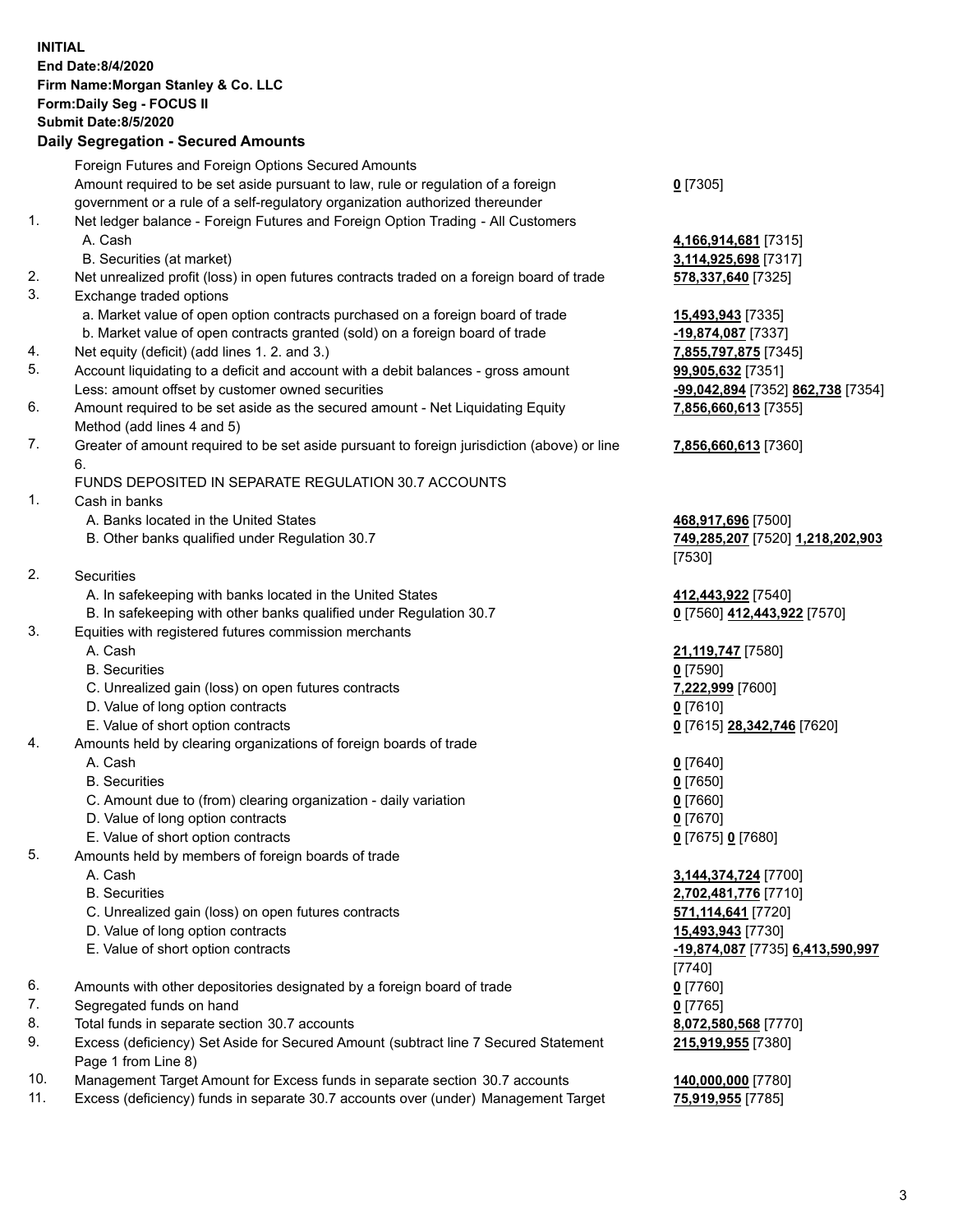|            | <b>INITIAL</b><br>End Date:8/4/2020<br>Firm Name: Morgan Stanley & Co. LLC<br>Form: Daily Seg - FOCUS II<br><b>Submit Date: 8/5/2020</b><br>Daily Segregation - Segregation Statement |                                                        |
|------------|---------------------------------------------------------------------------------------------------------------------------------------------------------------------------------------|--------------------------------------------------------|
|            | SEGREGATION REQUIREMENTS(Section 4d(2) of the CEAct)                                                                                                                                  |                                                        |
| 1.         | Net ledger balance                                                                                                                                                                    |                                                        |
|            | A. Cash                                                                                                                                                                               | 12,748,989,464 [7010]                                  |
|            | B. Securities (at market)                                                                                                                                                             | 8,668,447,958 [7020]                                   |
| 2.         | Net unrealized profit (loss) in open futures contracts traded on a contract market                                                                                                    | 4,500,968,288 [7030]                                   |
| 3.         | Exchange traded options                                                                                                                                                               |                                                        |
|            | A. Add market value of open option contracts purchased on a contract market                                                                                                           | 544,948,187 [7032]                                     |
|            | B. Deduct market value of open option contracts granted (sold) on a contract market                                                                                                   | -479,481,343 [7033]                                    |
| 4.         | Net equity (deficit) (add lines 1, 2 and 3)                                                                                                                                           | 25,983,872,554 [7040]                                  |
| 5.         | Accounts liquidating to a deficit and accounts with                                                                                                                                   |                                                        |
|            | debit balances - gross amount                                                                                                                                                         | 154,499,262 [7045]                                     |
| 6.         | Less: amount offset by customer securities                                                                                                                                            | <u>-153,602,733</u> [7047] <mark>896,529</mark> [7050] |
|            | Amount required to be segregated (add lines 4 and 5)<br>FUNDS IN SEGREGATED ACCOUNTS                                                                                                  | 25,984,769,083 [7060]                                  |
| 7.         | Deposited in segregated funds bank accounts                                                                                                                                           |                                                        |
|            | A. Cash                                                                                                                                                                               | 4,720,264,666 [7070]                                   |
|            | B. Securities representing investments of customers' funds (at market)                                                                                                                | $0$ [7080]                                             |
|            | C. Securities held for particular customers or option customers in lieu of cash (at                                                                                                   | 957,879,039 [7090]                                     |
|            | market)                                                                                                                                                                               |                                                        |
| 8.         | Margins on deposit with derivatives clearing organizations of contract markets                                                                                                        |                                                        |
|            | A. Cash                                                                                                                                                                               | 12,734,851,109 [7100]                                  |
|            | B. Securities representing investments of customers' funds (at market)                                                                                                                | $0$ [7110]                                             |
|            | C. Securities held for particular customers or option customers in lieu of cash (at                                                                                                   | 7,710,568,919 [7120]                                   |
|            | market)                                                                                                                                                                               |                                                        |
| 9.         | Net settlement from (to) derivatives clearing organizations of contract markets                                                                                                       | 201,374,038 [7130]                                     |
| 10.        | Exchange traded options                                                                                                                                                               |                                                        |
|            | A. Value of open long option contracts                                                                                                                                                | 544,948,187 [7132]                                     |
|            | B. Value of open short option contracts                                                                                                                                               | -479,481,343 [7133]                                    |
| 11.        | Net equities with other FCMs                                                                                                                                                          |                                                        |
|            | A. Net liquidating equity                                                                                                                                                             | 17,065,969 [7140]                                      |
|            | B. Securities representing investments of customers' funds (at market)                                                                                                                | $0$ [7160]                                             |
|            | C. Securities held for particular customers or option customers in lieu of cash (at                                                                                                   | $0$ [7170]                                             |
|            | market)                                                                                                                                                                               |                                                        |
| 12.        | Segregated funds on hand                                                                                                                                                              | $0$ [7150]                                             |
| 13.        | Total amount in segregation (add lines 7 through 12)                                                                                                                                  | 26,407,470,584 [7180]                                  |
| 14.        | Excess (deficiency) funds in segregation (subtract line 6 from line 13)                                                                                                               | 422,701,501 [7190]                                     |
| 15.<br>16. | Management Target Amount for Excess funds in segregation                                                                                                                              | 235,000,000 [7194]                                     |
|            | Excess (deficiency) funds in segregation over (under) Management Target Amount<br><b>Excess</b>                                                                                       | 187,701,501 [7198]                                     |
|            |                                                                                                                                                                                       |                                                        |